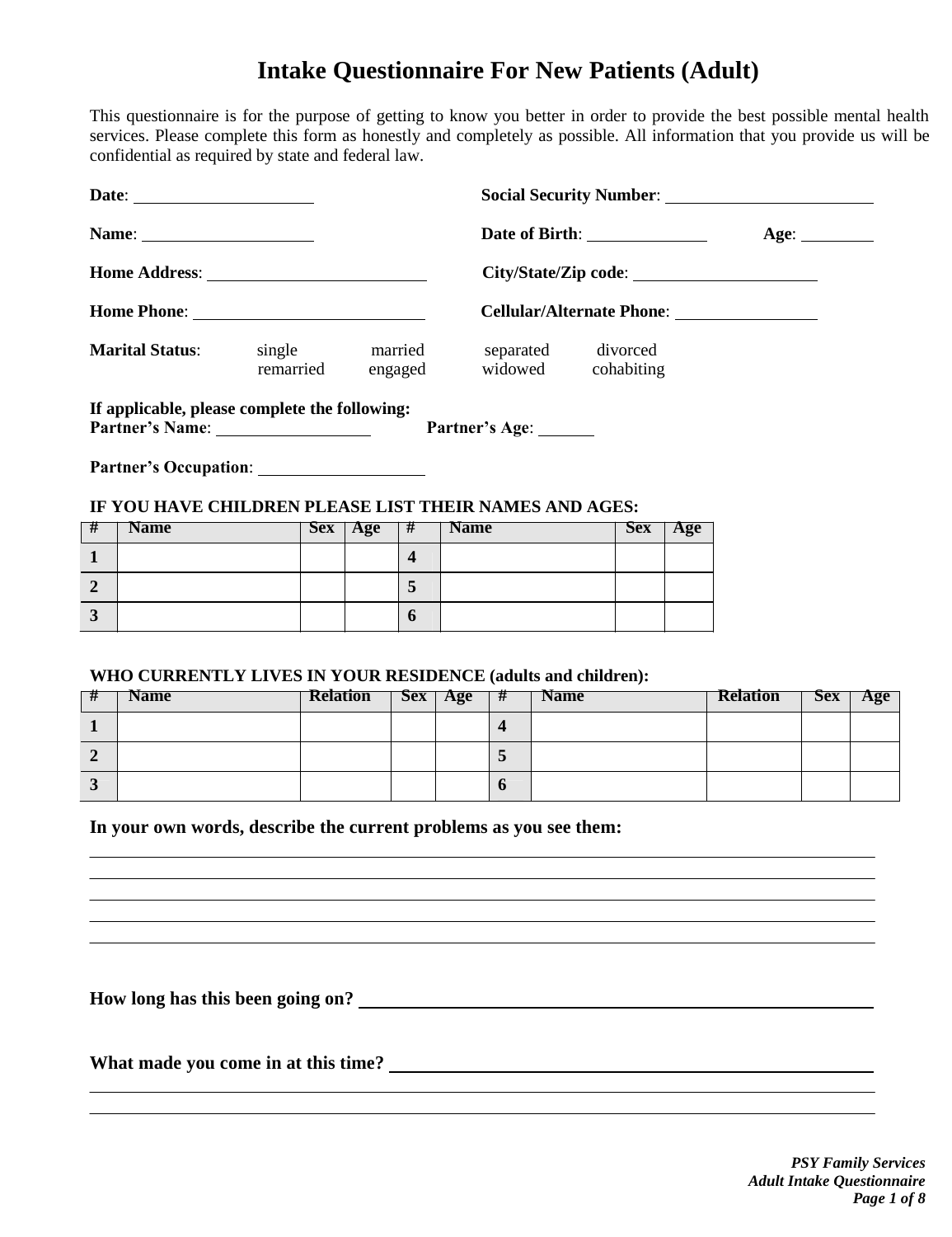| What do you hope to gain from this evaluation and/or counseling? |
|------------------------------------------------------------------|
|------------------------------------------------------------------|

**If you had difficulties in the past, what have you done to cope? Was it helpful?**

# **Symptoms**

Please **check** any symptoms or experiences that you have had **in the last month**

| Difficulty falling asleep                                                           | Difficulty staying asleep                              |
|-------------------------------------------------------------------------------------|--------------------------------------------------------|
| Difficulty getting out of bed                                                       | Not feeling rested in the morning                      |
| Average hours of sleep per night:                                                   |                                                        |
| Persistent loss of interest in previously enjoyed activities                        |                                                        |
| Withdrawing from other people                                                       | Spending increased time alone                          |
| Depressed Mood                                                                      | <b>Feeling Numb</b>                                    |
| Rapid mood changes                                                                  | Irritability                                           |
| Anxiety                                                                             | Panic attacks                                          |
| Frequent feelings of guilt                                                          | Avoiding people, places, activities or specific things |
| Difficulty leaving your home                                                        |                                                        |
| Fear of certain objects or situations (i.e., flying, heights, bugs) Describe:       |                                                        |
| Repetitive behaviors or mental acts (i.e., counting, checking doors, washing hands) |                                                        |
| Outbursts of anger                                                                  |                                                        |
| Worthlessness                                                                       | Hopelessness                                           |
| <b>Sadness</b>                                                                      | Helplessness                                           |
|                                                                                     |                                                        |
| Fear                                                                                | Feeling or acting like a different person              |
| Changes in eating/appetite                                                          |                                                        |
| Eating more                                                                         | Eating less                                            |
| Voluntary vomiting                                                                  | Use of laxatives                                       |
| Excessive exercise to avoid weight gain                                             | Binge eating                                           |
| Are you trying to lose weight?                                                      |                                                        |
| Weight gain:<br><b>lbs</b>                                                          | Weight loss:<br>lbs.                                   |
| Difficulty catching your breath                                                     | Increase muscle tension                                |
| Unusual sweating                                                                    | Easily started, feeling "jumpy"                        |
| Increased energy                                                                    | Decreased energy                                       |
| Tremor                                                                              | <b>Dizziness</b>                                       |
| Frequent worry                                                                      | Physical sensations others don't have                  |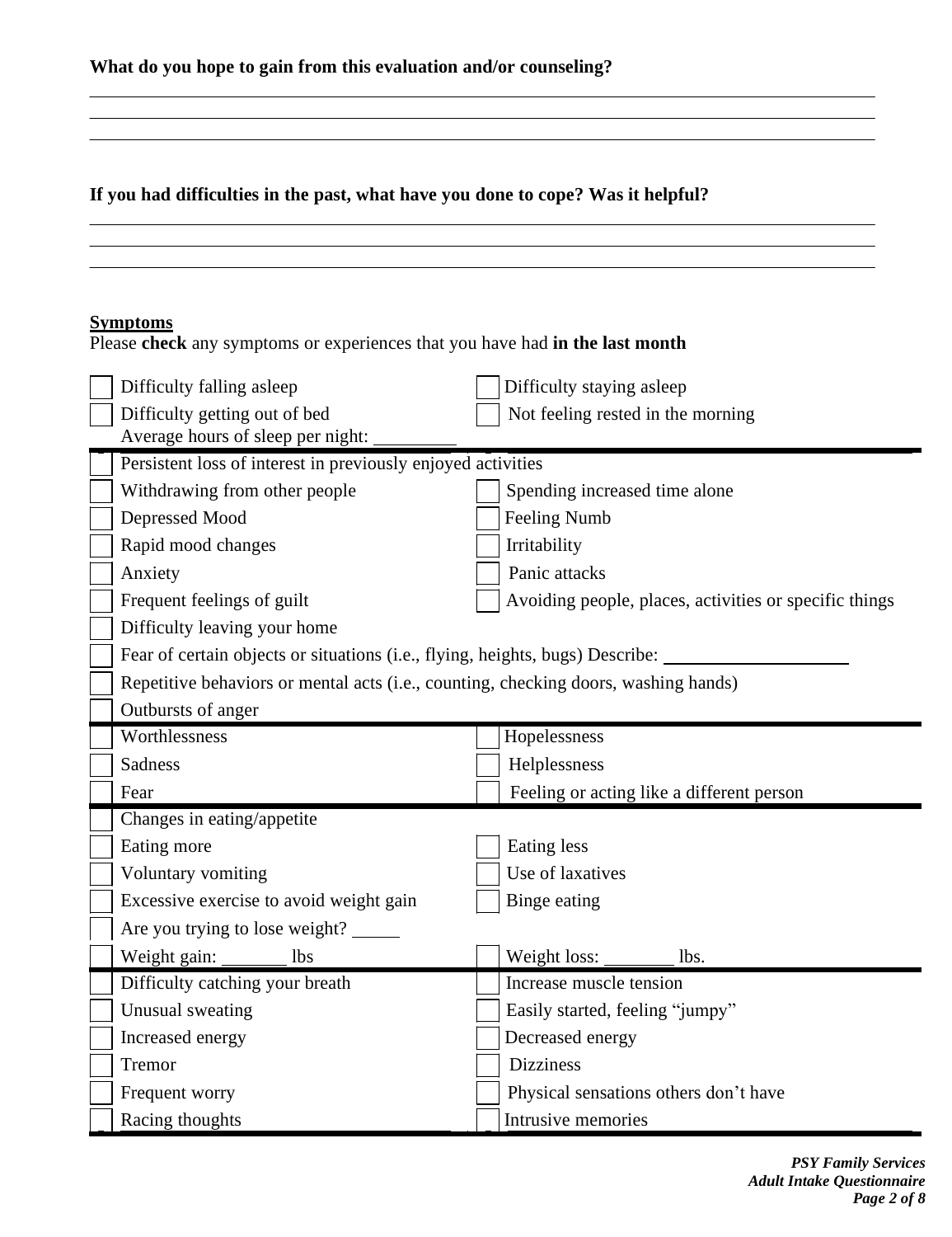|                               | Difficulty concentrating or thinking                                                                                                   | Large gaps in memory                                                                              |  |
|-------------------------------|----------------------------------------------------------------------------------------------------------------------------------------|---------------------------------------------------------------------------------------------------|--|
| Flashbacks                    |                                                                                                                                        | Nightmares                                                                                        |  |
|                               | Thoughts about harming or killing yourself                                                                                             | Thoughts about harming or killing someone else                                                    |  |
|                               |                                                                                                                                        | Feeling as if you were outside yourself, detached, observing what you are doing                   |  |
|                               | Feeling puzzled as to what is real and unreal                                                                                          |                                                                                                   |  |
|                               | Persistent, repetitive, intrusive thoughts, impulses, or images                                                                        |                                                                                                   |  |
|                               | Unusual visual experiences such as flashes of light, shadows                                                                           |                                                                                                   |  |
|                               | Hear voices when no one else is present                                                                                                |                                                                                                   |  |
|                               | Feeling that your thoughts are controlled or placed in your mind<br>Feeling that the television or the radio is communicating with you |                                                                                                   |  |
| Difficulty problem solving    |                                                                                                                                        | Difficulty meeting role expectations                                                              |  |
| Dependency on others          |                                                                                                                                        | Manipulation of others to fulfill your own desires                                                |  |
|                               | Inappropriate expression of anger                                                                                                      | Self-mutilation/cutting                                                                           |  |
|                               | Difficulty or inability to say "no" to others                                                                                          | Ineffective communication                                                                         |  |
| Sense of lack of control      |                                                                                                                                        | Decreased ability to handle stress                                                                |  |
| Abusive relationship          |                                                                                                                                        | Difficulty expression emotions                                                                    |  |
| Concerns about your sexuality |                                                                                                                                        |                                                                                                   |  |
|                               |                                                                                                                                        |                                                                                                   |  |
|                               |                                                                                                                                        | Have you seen a counselor, psychologist, psychiatrist or other mental health professional before? |  |
| Yes<br>No                     | If so:                                                                                                                                 |                                                                                                   |  |
|                               |                                                                                                                                        | Dates of Treatment                                                                                |  |
|                               |                                                                                                                                        |                                                                                                   |  |
|                               |                                                                                                                                        | <b>Dates of Treatment</b>                                                                         |  |
|                               | Name of therapist:                                                                                                                     |                                                                                                   |  |
|                               |                                                                                                                                        | <b>Dates of Treatment</b>                                                                         |  |
|                               |                                                                                                                                        |                                                                                                   |  |
|                               | Are you CURRENTLY taking PSYCHIATRIC medication?                                                                                       | N <sub>o</sub><br>Yes<br>If YES, please list:<br>How long have you                                |  |
| <b>Medication</b>             | <b>Dosage</b>                                                                                                                          | Has it been helpful?<br>been taking it?                                                           |  |
|                               |                                                                                                                                        |                                                                                                   |  |
|                               |                                                                                                                                        |                                                                                                   |  |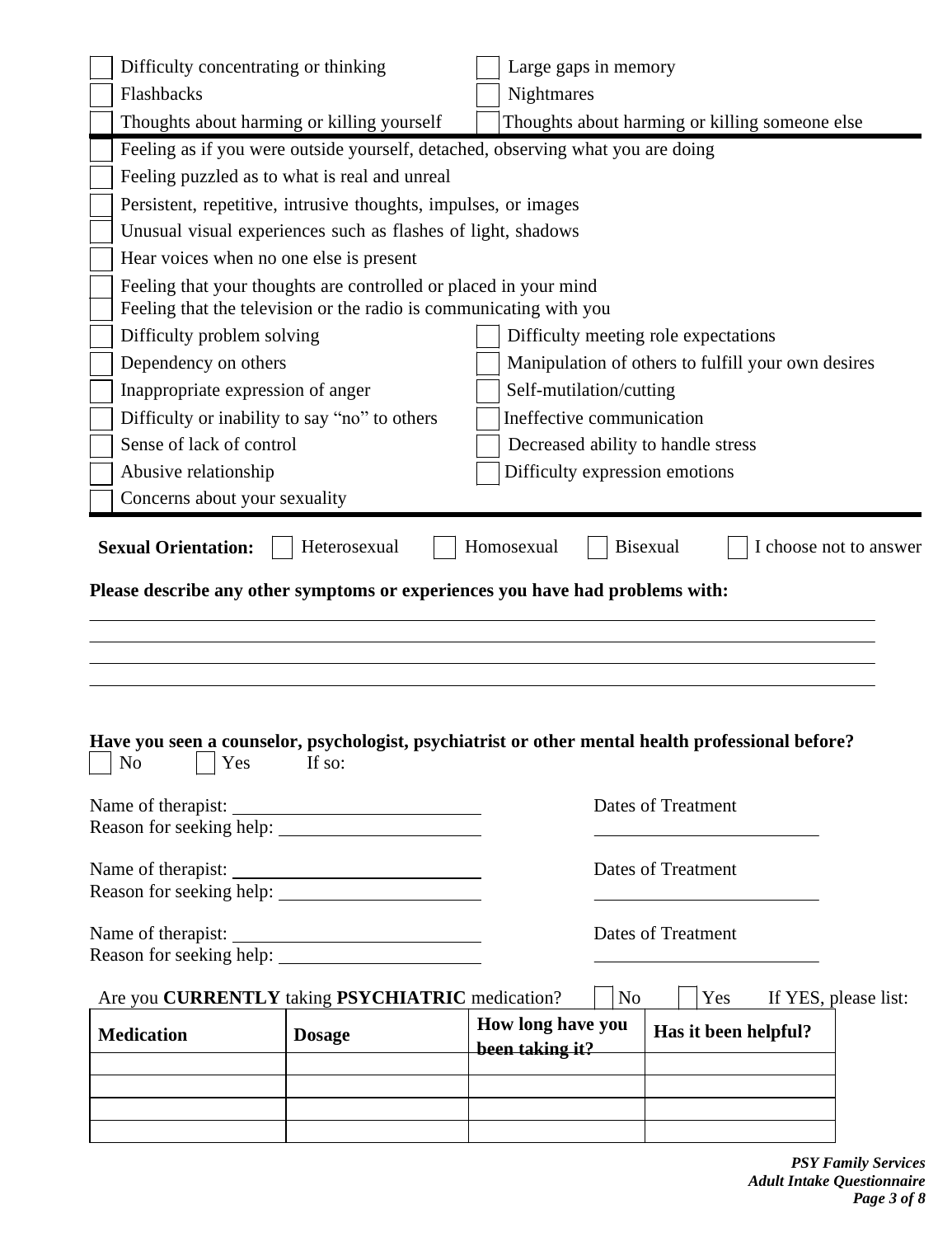| Are you CURRENTLY taking NON-PSYCHIATRIC medication? |               |                                   | N <sub>0</sub> |  | <b>Yes</b> If YES, please list: |
|------------------------------------------------------|---------------|-----------------------------------|----------------|--|---------------------------------|
| <b>Medication</b>                                    | <b>Dosage</b> | How long have you been taking it? |                |  |                                 |
|                                                      |               |                                   |                |  |                                 |
|                                                      |               |                                   |                |  |                                 |
|                                                      |               |                                   |                |  |                                 |
|                                                      |               |                                   |                |  |                                 |
|                                                      |               |                                   |                |  |                                 |

| Have you been on <b>PSYCHIATRIC</b> medication in the past?<br>Yes<br>If YES, please list:<br>N <sub>0</sub> |               |                                       |                             |  |  |  |  |
|--------------------------------------------------------------------------------------------------------------|---------------|---------------------------------------|-----------------------------|--|--|--|--|
| <b>Medication</b>                                                                                            | <b>Dosage</b> | <b>First/Last time you</b><br>took it | <b>Effect of Medication</b> |  |  |  |  |
|                                                                                                              |               |                                       |                             |  |  |  |  |
|                                                                                                              |               |                                       |                             |  |  |  |  |
|                                                                                                              |               |                                       |                             |  |  |  |  |
|                                                                                                              |               |                                       |                             |  |  |  |  |
|                                                                                                              |               |                                       |                             |  |  |  |  |

| Have you been hospitalized for psychiatric reasons? |              | No            | Yes | If YES, describe: |  |
|-----------------------------------------------------|--------------|---------------|-----|-------------------|--|
| <b>Hospital</b>                                     | <b>Dates</b> | <b>Reason</b> |     |                   |  |
|                                                     |              |               |     |                   |  |
|                                                     |              |               |     |                   |  |
|                                                     |              |               |     |                   |  |

| Have you ever attempted suicide? |  | No |  | Yes | If YES, describe: |
|----------------------------------|--|----|--|-----|-------------------|
|----------------------------------|--|----|--|-----|-------------------|

## **MEDICAL HISTORY**

| Are you <b>CURRENTLY</b> under treatment for any medical condition? |  |  | $\n  \Box No \Box Yes \Box If YES, describe:$ |
|---------------------------------------------------------------------|--|--|-----------------------------------------------|
|---------------------------------------------------------------------|--|--|-----------------------------------------------|

<u> 1989 - Johann Stoff, deutscher Stoffen und der Stoffen und der Stoffen und der Stoffen und der Stoffen und de</u>

## **List any PRIOR illnesses, operations and accidents**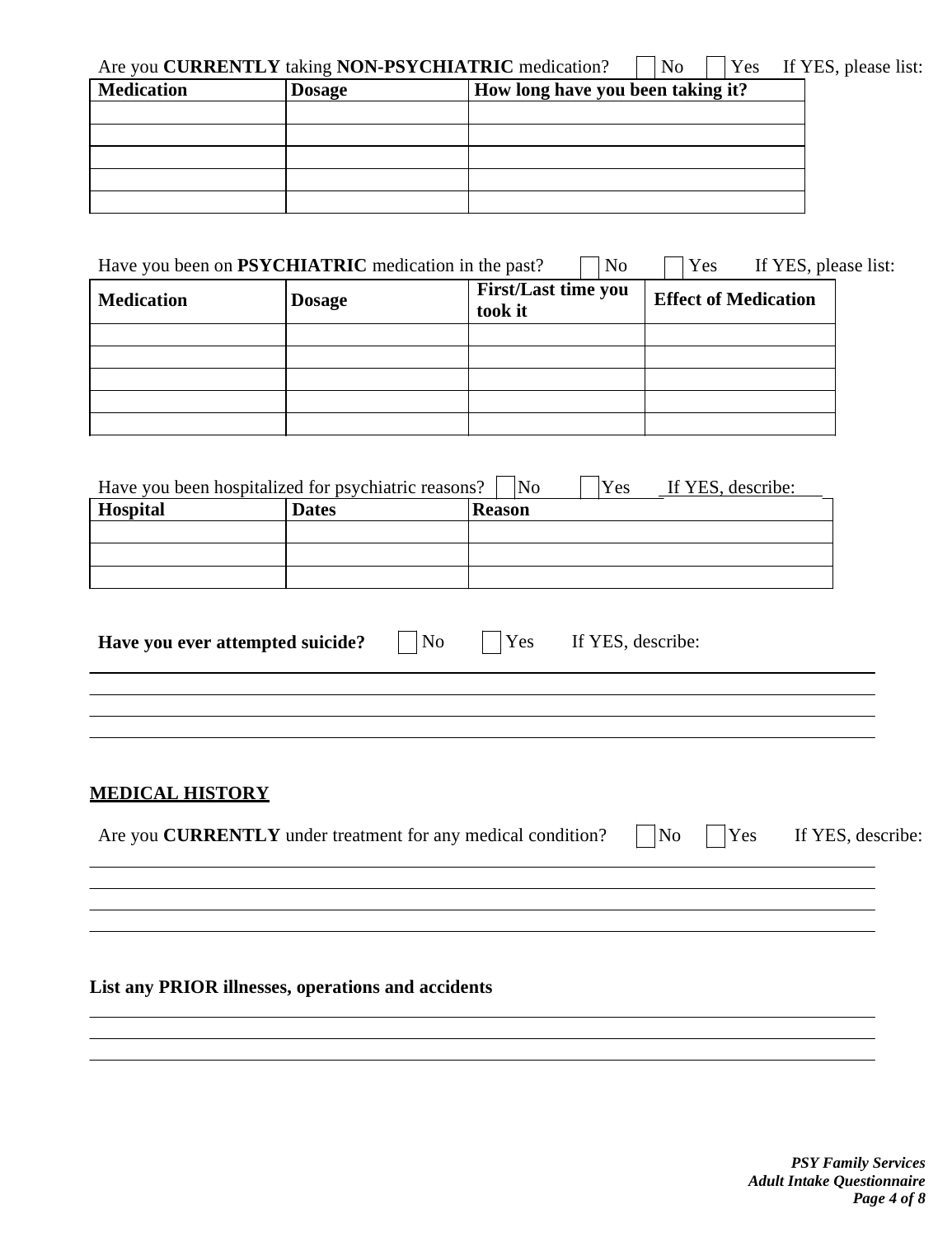## **FAMILY HISTORY**

| Living<br><b>Father:</b><br>Age:                                                      | Deceased<br>Cause of death:                                                                                                                                                                                                    |
|---------------------------------------------------------------------------------------|--------------------------------------------------------------------------------------------------------------------------------------------------------------------------------------------------------------------------------|
| If deceased, HIS age at time of his death                                             | YOUR age at time of his death                                                                                                                                                                                                  |
| Occupation:                                                                           | Health: The Contract of the Contract of the Contract of the Contract of the Contract of the Contract of the Contract of the Contract of the Contract of the Contract of the Contract of the Contract of the Contract of the Co |
| Frequency of contact with him:                                                        | Are you/Have you been close to him?                                                                                                                                                                                            |
| Living<br>Mother:<br>Age:<br>If deceased, HER age at time of her death<br>Occupation: | Deceased<br>Cause of death:<br>YOUR age at time of her death<br>Health:                                                                                                                                                        |
| Frequency of contact with her:                                                        | Are you/Have you been close to her?                                                                                                                                                                                            |

#### *Brothers and Sisters*

| <b>Name</b> | <b>Sex</b> | Age | Whereabouts | Are you close to him/her? |            |  |
|-------------|------------|-----|-------------|---------------------------|------------|--|
|             |            |     |             | No                        | Yes        |  |
|             |            |     |             | N <sub>0</sub>            | <b>Yes</b> |  |
|             |            |     |             | No                        | <b>Yes</b> |  |
|             |            |     |             | No                        | Yes        |  |

**During your childhood, did you live any significant period of time with anyone other than your natural parents?**<br>
No

 $\Box$  Yes If so, please give the persona's name and relationship to you

Name: Relationship to you:

#### Please place a check mark in the appropriate box if these are or have been present in your relatives

|                                       | Children | <b>Brothers</b> | Sisters | <b>Father</b> | <b>Mother</b> | Uncle/Aunt   Grandparents |
|---------------------------------------|----------|-----------------|---------|---------------|---------------|---------------------------|
| <b>Nervous Problems</b>               |          |                 |         |               |               |                           |
| <b>Depression</b>                     |          |                 |         |               |               |                           |
| <b>Hyperactivity</b>                  |          |                 |         |               |               |                           |
| <b>Counseling</b>                     |          |                 |         |               |               |                           |
| $\mathbf{\left  \right.}$ Psychiatric |          |                 |         |               |               |                           |
| <b>Medication</b>                     |          |                 |         |               |               |                           |
| Psychiatric                           |          |                 |         |               |               |                           |
| Hospitalization                       |          |                 |         |               |               |                           |
| Suicide Attempt                       |          |                 |         |               |               |                           |
| <b>Death by Suicide</b>               |          |                 |         |               |               |                           |
| <b>Drinking Problem</b>               |          |                 |         |               |               |                           |

#### **SOCIAL HISTORY**

#### *Past Marital History*

Have you been married previously? If Yes, please describe

| When? |  |
|-------|--|
| When? |  |

When? How long? How long?

> *PSY Family Services Adult Intake Questionnaire Page 5 of 8*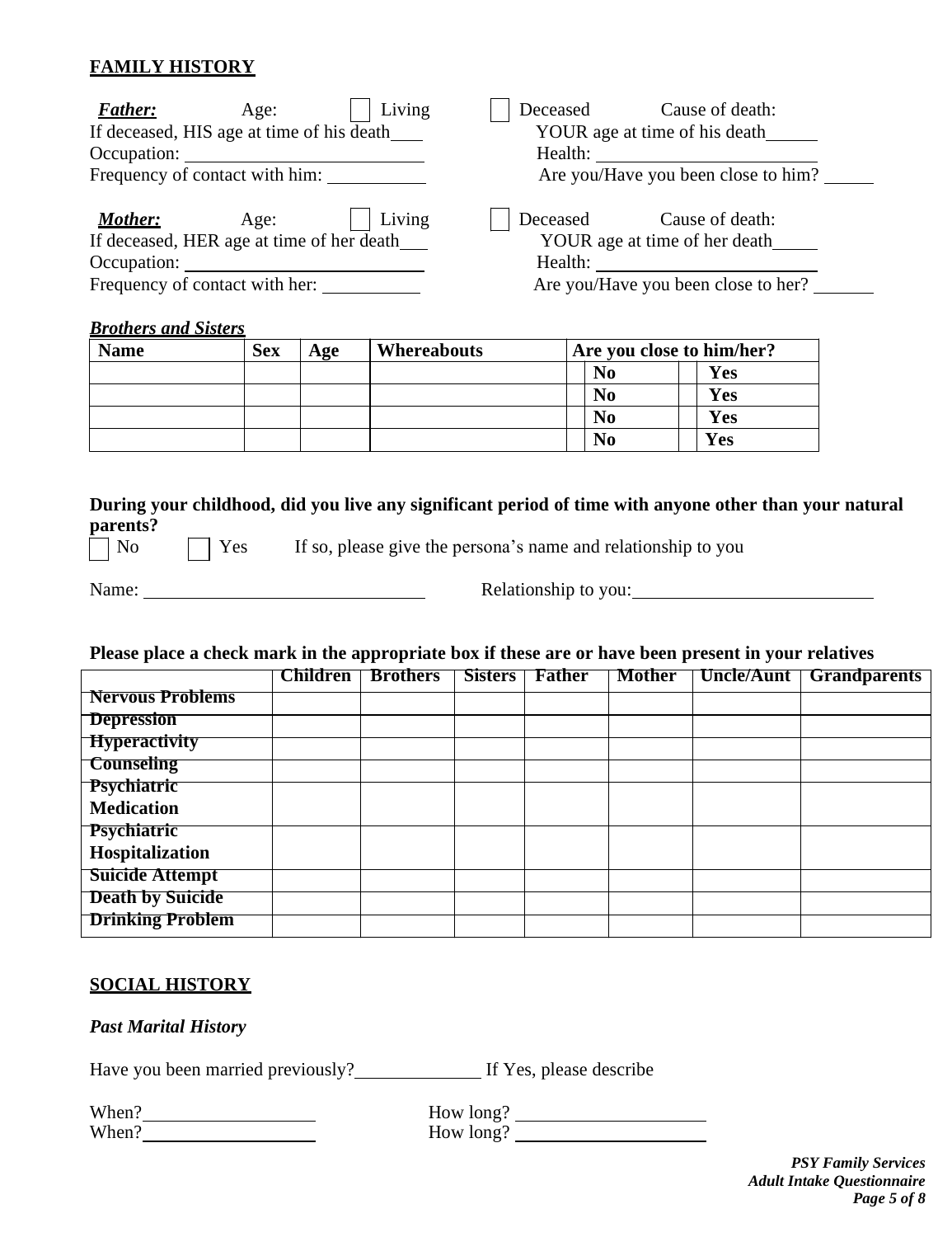## *Education*

| Highest grade level completed:                    |  |
|---------------------------------------------------|--|
| Degree obtained, if applicable:                   |  |
| Did you have any disciplinary problems in school? |  |
| If yes, please explain:                           |  |
| Were you considered hyperactive/ADHD in school?   |  |
| If yes, were/are you on any medication?           |  |
| If yes, were/are you on any medication?           |  |
| If so, which medication?                          |  |
| What kinds of grades did you get in school?       |  |
| Have you served in the military?                  |  |
| If yes, please describe briefly:                  |  |
|                                                   |  |

What type of discharge (separation) did you get? \_\_\_\_\_\_\_\_\_\_\_\_\_\_\_\_\_\_\_\_\_\_\_\_\_\_\_\_\_\_\_\_

## *Employment*

Are you currently employed?

If yes, employer's name:

What type of work do you do?

## **Employment History (most recent first)**

| <b>Type of Job</b>                                   | <b>Dates</b>                                                                                                                                                                                                                                                                                                                                                                                                      | <b>Reason for Leaving</b>                             |           |
|------------------------------------------------------|-------------------------------------------------------------------------------------------------------------------------------------------------------------------------------------------------------------------------------------------------------------------------------------------------------------------------------------------------------------------------------------------------------------------|-------------------------------------------------------|-----------|
|                                                      |                                                                                                                                                                                                                                                                                                                                                                                                                   |                                                       |           |
|                                                      |                                                                                                                                                                                                                                                                                                                                                                                                                   |                                                       |           |
|                                                      |                                                                                                                                                                                                                                                                                                                                                                                                                   |                                                       |           |
|                                                      |                                                                                                                                                                                                                                                                                                                                                                                                                   |                                                       |           |
|                                                      |                                                                                                                                                                                                                                                                                                                                                                                                                   |                                                       |           |
| Have you been arrested?                              |                                                                                                                                                                                                                                                                                                                                                                                                                   |                                                       |           |
|                                                      | If yes, what is it? $\frac{1}{\sqrt{1-\frac{1}{\sqrt{1-\frac{1}{\sqrt{1-\frac{1}{\sqrt{1-\frac{1}{\sqrt{1-\frac{1}{\sqrt{1-\frac{1}{\sqrt{1-\frac{1}{\sqrt{1-\frac{1}{\sqrt{1-\frac{1}{\sqrt{1-\frac{1}{\sqrt{1-\frac{1}{\sqrt{1-\frac{1}{\sqrt{1-\frac{1}{\sqrt{1-\frac{1}{\sqrt{1-\frac{1}{\sqrt{1-\frac{1}{\sqrt{1-\frac{1}{\sqrt{1-\frac{1}{\sqrt{1-\frac{1}{\sqrt{1-\frac{1}{\sqrt{1-\frac{1}{\sqrt{1-\frac$ |                                                       |           |
|                                                      |                                                                                                                                                                                                                                                                                                                                                                                                                   | What kind of social activities do you participate in? |           |
|                                                      |                                                                                                                                                                                                                                                                                                                                                                                                                   | Who do you turn to for help with your problems?       |           |
| Have you ever been abused?<br>Verbally   Emotionally |                                                                                                                                                                                                                                                                                                                                                                                                                   | Physically<br>Sexually                                | Neglected |
|                                                      | Please describe:                                                                                                                                                                                                                                                                                                                                                                                                  |                                                       |           |
|                                                      |                                                                                                                                                                                                                                                                                                                                                                                                                   |                                                       |           |